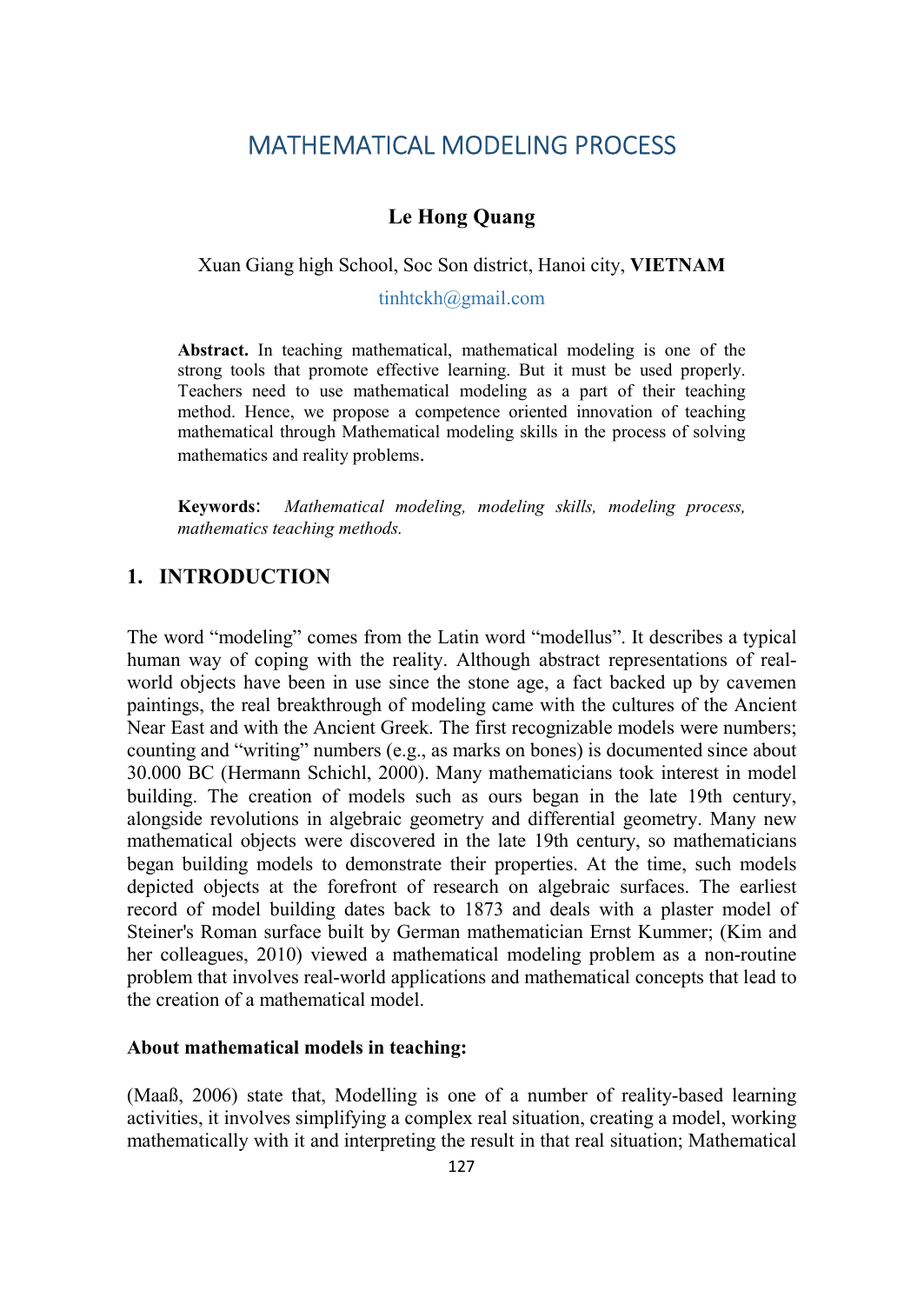models are used to interpret real-world situations or non-mathematical situations in mathematical formats (Fox, Watters, 2005). For example, graphs, tables and equations are used to model and make intelligible interpretations of complex relationships among various phenomena; (Ok-Ki Kang, Jihwa Noh, 2012), modeling is a cyclical process of creating and modifying models of empirical situations to understand them better and improve decisions. The role of modeling and teaching mathematical modeling in school mathematics has received increasing attention as generating authentic learning and revealing the ways of thinking that produced it; (Lesh, Lehrer, 2003) assure that the distinction between the model and the world is not merely a matter of identifying the right symbol - referent matches; rather it depends intimately on the accumulation of experience and its symbolic representations over time. We state that, Modelling is one of a number of realitybased learning activities, it to represent and solve real-world problems. Students learn to use a variety of representations of mathematics and to select and apply appropriate mathematical methods and tools in solving real-world problems.

One of the most important aims for construction of models is to define the problem such that only important details becomes visible, while irrelevant features are neglected.

A mathematical model of a complex phenomenon or situation has many of the advantages and limitations of other types of models. Some factors in the situation will be omitted while others are stressed. When constructing a mathematical system, the modeler must keep in mind the type of information he or she wishes to obtain from it.

We build mathematical modeling process for teaching high school in Vietnam.

## 2. PROCESS OF MODELING

A model is a representation or an abstraction of a system or a process. We build models because they help us to define our problems, organize our thoughts, understand our data, communicate and test that understanding, and make predictions. A model is therefore an intellectual tool. (Cheng, 2001) presented examples of how the process of mathematical modeling could be introduced in the Singaporean secondary classroom using basic mathematical ideas and concepts and found many challenging and exciting skills emerging in developing models which have often been ignored in traditional school mathematics.

Some process of building a model had been proposed: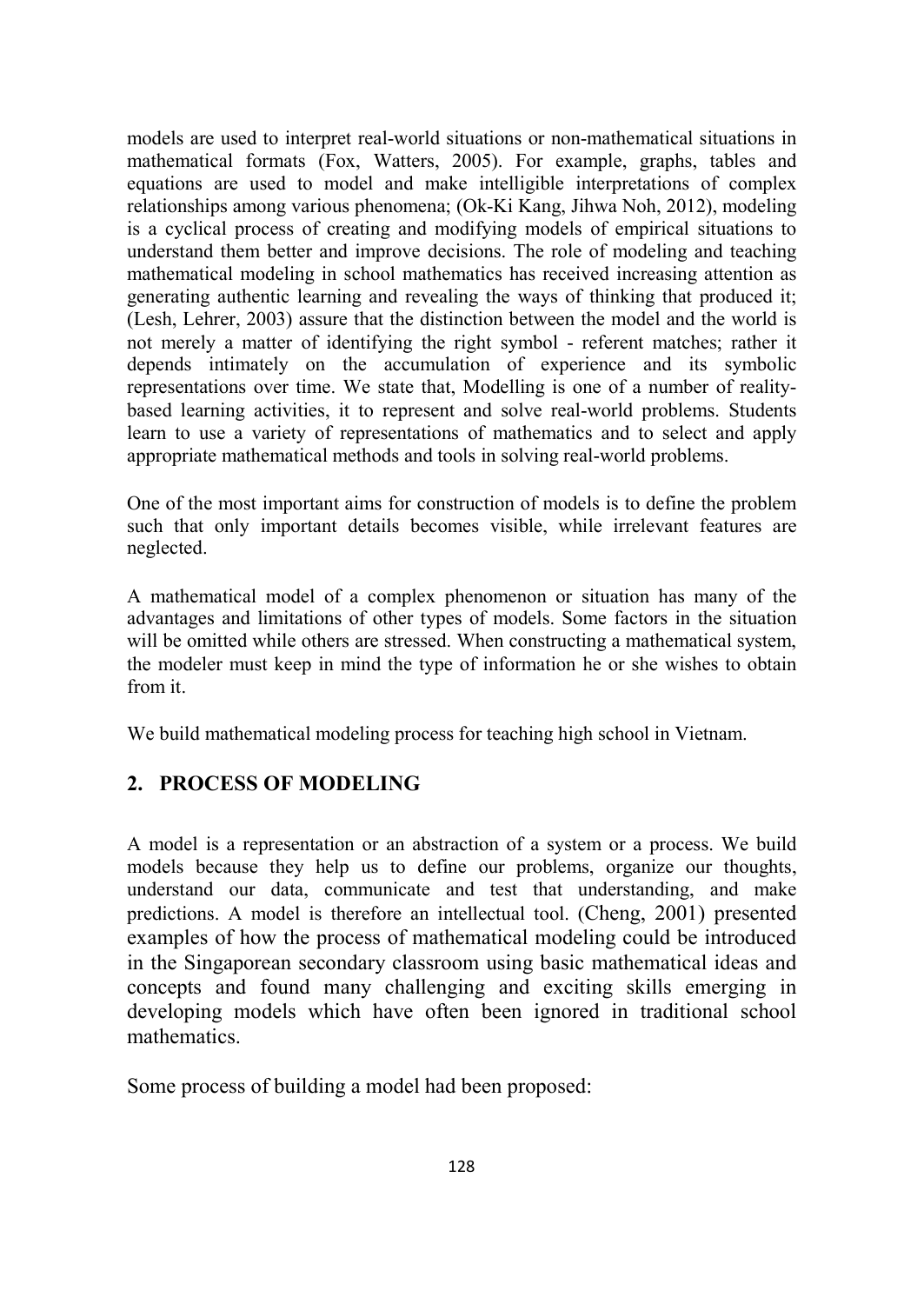The process of building a model from a real-world problem is an exciting task. It often involves many iterations in a cycle like in Fig. 1. This is the traditional description of the modeling process, the various stages of the modeling cycle appear interconnected, demanding even more interaction between the subtasks.



Figure 1. Modeling cycle (by Hermann Schichl)

(Mette Sofie Olufsen, 2003) The teacher begins with some observations about the real world. Teacher wishes to make some conclusions or predictions about the situation he or she has observed. One way to proceed (E) is to conduct some experiments and record the results. The model teacher follows a different path. First, teacher abstracts, or translates, some of the essential features of the real world into a mathematical system. Then by logical argument (L) teacher derives some mathematical conclusions. These conclusions are then interpreted (I) as predictions about the real world. To be useful, the mathematical system should predict conclusions about the real world that are actually observed when appropriate experiments are carried out. If the predictions from the model bear little resemblance to what actually occurs in the real world, then the model is not a good one. The modeler has not isolated the critical features of the situation being studied or the axioms misrepresent the relations among these features. On the other hand, if there is good agreement between what is observed and what the model predicts, then there is some reason to believe that the mathematical system does indeed capture correctly important aspects of the real-world situation (Fig. 2).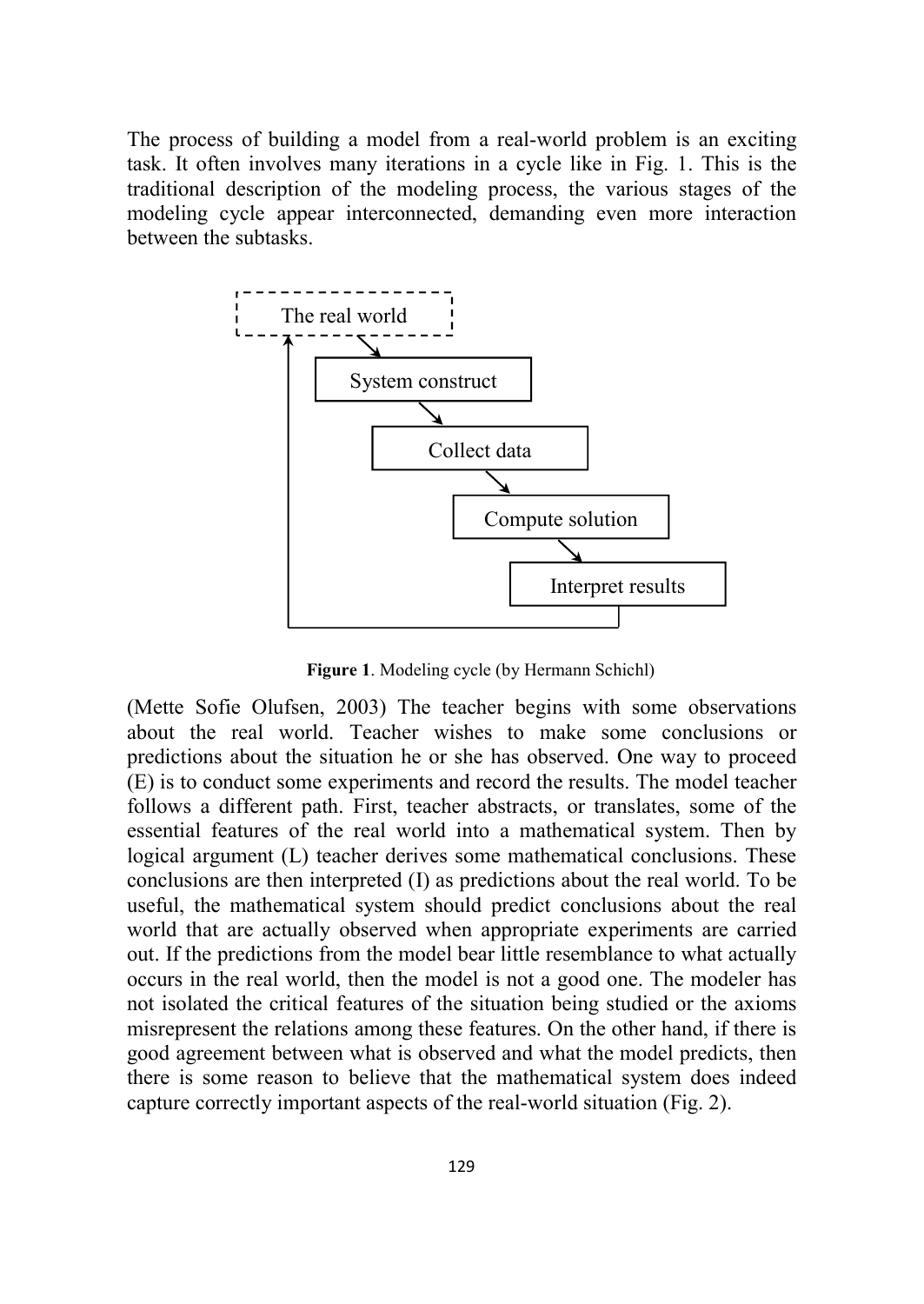

Figure 2. Modeling cycle (by Mette Sofie Olufsen)

From a review of the Modeling (Ok-Ki Kang, Jihwa Noh, 2012; Mette Sofie Olufsen, 2003). We propose a mathematical model that for teaching in Vietnam (Fig. 3).

- (1) Abstraction in its main sense is a mathematical conceptual process by which general rules and concepts are derived from the usage and classification of specific features. We identifying variables in the situation and selecting those that represent essential features.
- (2) Applying mathematics knowledge: teacher build effective links between the mathematical equations used to solve problems in the real world of objects. Through the analysis of mathematical related frameworks. Analyzing and performing operations on these relationships to draw conclusions; if the implementation of the performed operations cannot be complete, then revise the selection of the variables used to formulate the model. Therefore, we have mathematical conclusions.
- (3) Mette Sofie Olufsen (2003) state that, these conclusions are then interpreted as predictions about the real world. To be useful, the mathematical system should predict conclusions about the real world that are actually observed when appropriate experiments are carried out (1') and interpreting the results of the mathematics in terms of the original situation.
- (4) Expansion Real-world problem: Tackling real world problems can make sustainability issues more tangible and meaningful to students. Real examples provide concrete applications to mathematical knowledge and skills learned in the classroom as they relate to students themselves and society. Real examples also encourage students to be aware of the choices they make and how they fit into a greater societal context. Real world examples demonstrate the complexity and unpredictability of real issues,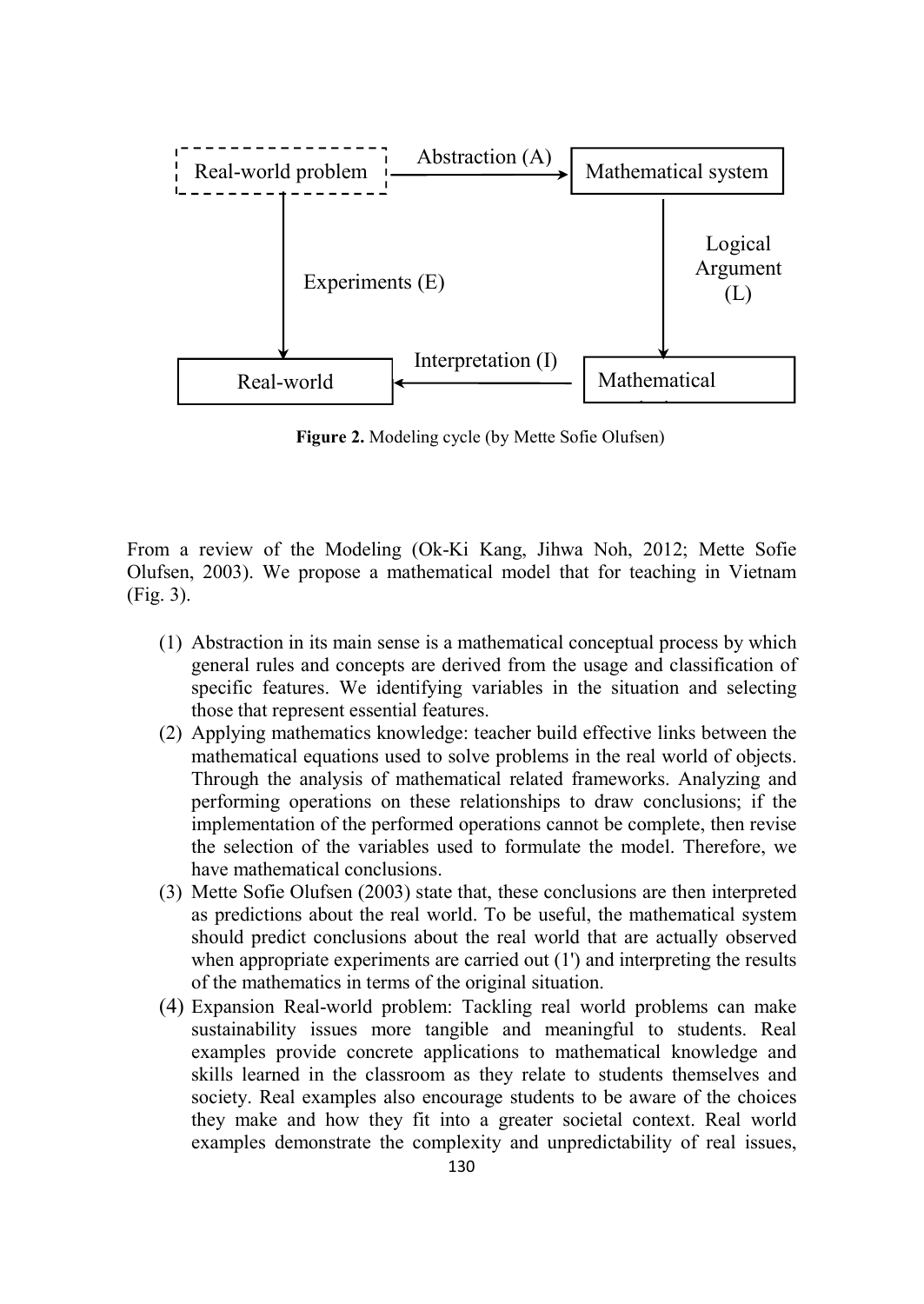and as such, can stimulate critical thinking. They also highlight the need for an inter- and multi-disciplinary approach to problem solving. Further, using examples from the real world demonstrates that, oftentimes, there is no perfect solution to a given problem. But, in doing so, gets students thinking about solutions, rather than just focusing on problems.

# 3. TEACHING MODELING MATHEMATICS IN HIGH SCHOOL IN VIETNAM

When assessment the modeling problems and activities used in those studies were tasks that were carefully developed for research. Those Real-world problems were not presented in their mathematics textbooks. This creates a complex situation in



Figure 3. Modeling cycle (by L.H. Quang)

which classroom teachers need to search for or develop such activities themselves if they want to use them in their instruction. Although a teacher's role as a researcher should not be overlooked, such a demerit discourages or creates resistance towards using modeling problems in their classrooms. To address this, we present our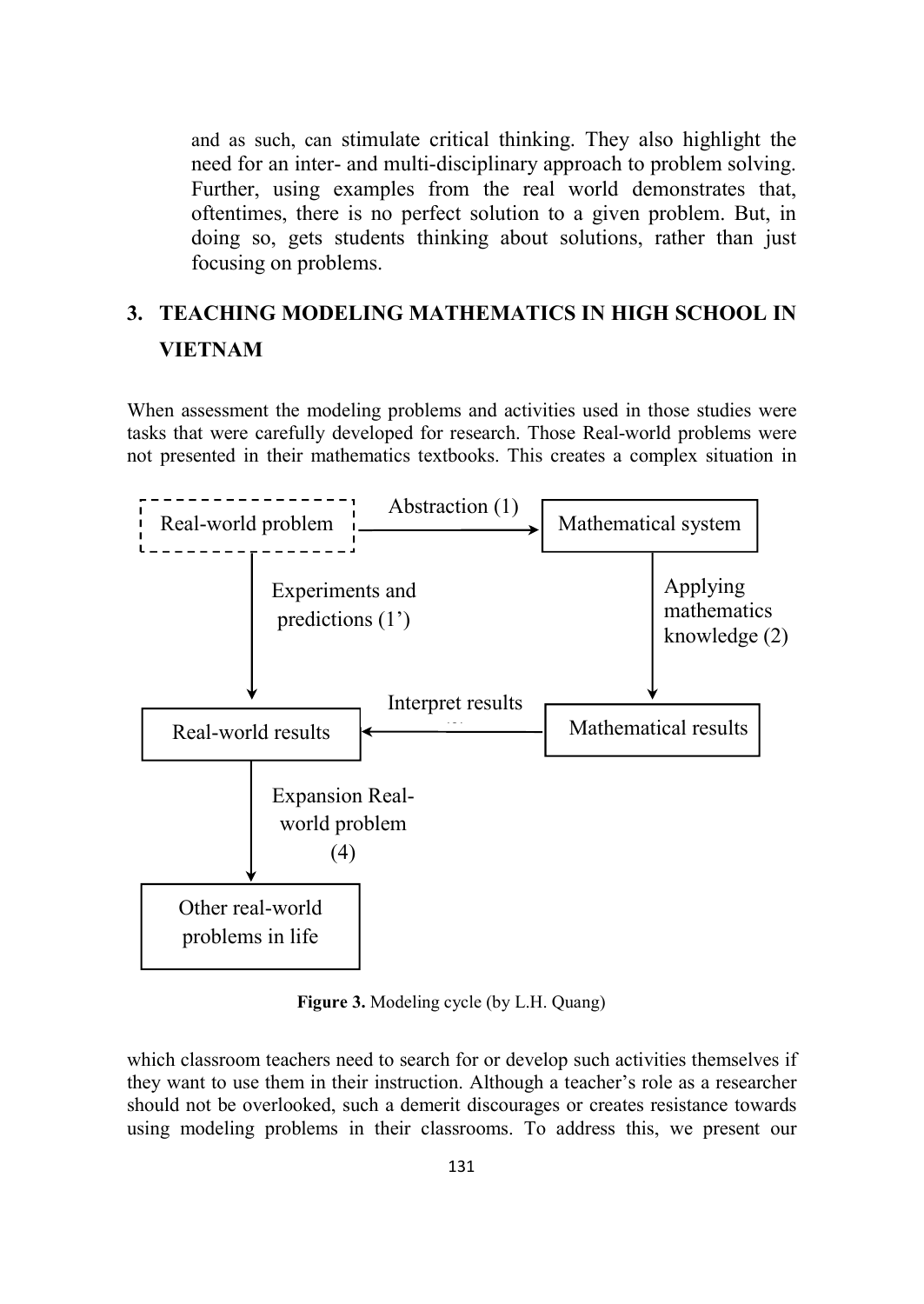attempts to transform traditional mathematical teaching in Vietnam into more authentic modeling problems

Many current reform recommendations value the mathematical modeling of phenomena as one of the most powerful uses of mathematics, and emphasize modeling and contextualized problem solving across the mathematics curriculum in Vietnam. The teacher makes choices of which problems to engage students in, a teacher's capacity to use and appreciate the importance of the mathematical models in varying contexts is critical.

## 3.1. Levels of modeling problems

From a review of the literature (Galbraith, Clatworthy, 1990; Ok-Ki Kang, Jihwa Noh, 2012). We based on the completeness and ambiguity of the information composing a problem, modeling problems can be categorized into three levels, as follows:

• Level 1: Problems at this level are already carefully defined so there is little ambiguity about what needs to be done and how to do it. They contain all the information necessary to formulate a model (Ok-Ki Kang, Jihwa Noh, 2012). Students are expected to search for the needed mathematics knowledge that is hidden in the problem, recall the (implicitly or explicitly) called for procedure, and carry it out correctly. There is no need to collect additional data to formulate a model.

• Level 2: Problems at this level still have a little ambiguity about what needs to be done and how to do it. However, Real-world problem do not provide all the information needed to successfully complete the task. Although students may be given a direction of what data is needed, they need to devise a meaningful way to gather the needed data and test if the gathered data would produce a reasonable answer.

• Level 3: Problems at this level are comprised of information that is open-ended, incomplete and/or redundant. There is not a well-rehearsed approach or pathway explicitly suggested by the task. Students are expected to analyze the task to find what needs to be done and actively examine tasks constraints that may limit or suggest possible solution strategies and solutions.

#### 3.2. Some practical examples of mathematical modeling

In this section, Some of these examples are adapted from sources such as (Swetz, Hartzler 1991; Wood, 1992; Blane, Evans, 1993; Ang Keng Cheng, 2001; Tran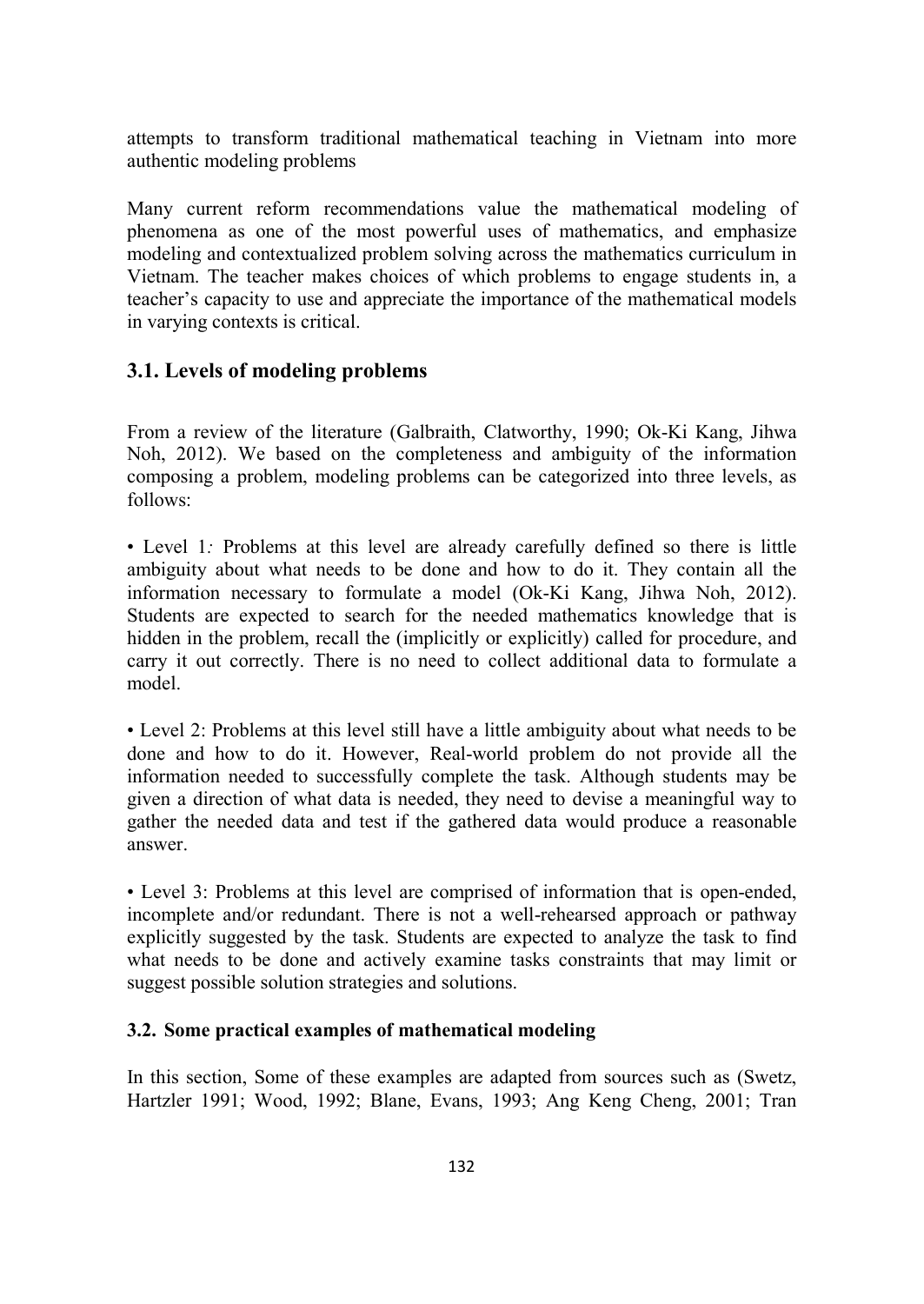Trung Tinh, 2004; Le Hong Quang, 2015, et al.,) and using modeling cycle by L.H. Quang (Fig 3.).

Example 1. If one wants to measure the distance d from shore to a remote ship via triangulation, one marks on the shore two points with known distance l between them (the baseline). Let  $\alpha$ ,  $\beta$  be the angles between the baseline and the direction to the ship (Fig. 4).



Figure 4. Ship models on the river

Real-world problem: we want to measure the distance from shore to a remote ship. Mathematical system: Let triangle has a side and the two angles adjacent to it. Applying mathematics knowledge:

The standard method of solving the problem is to use fundamental relations. From the formulae above (ASA case) one can define the length of the triangle

height:

$$
\tan \alpha = \frac{d}{x}
$$
,  $\tan \beta = \frac{d}{y}$ , where  $0 < x, y < l$  and  $x + y = l$  we deduce results.

Mathematical results:  $d = \frac{\sin \alpha \sin \beta}{\sin \alpha \sin \beta} l = \frac{\tan \alpha \tan \beta}{\sin \alpha \sin \beta}$  $\frac{\sin(\alpha+\beta)}{\sin \alpha + \tan \alpha}$  $d = \frac{\sin \alpha \sin \beta}{\alpha} l = \frac{\tan \alpha \tan \beta}{\alpha} l$  $\overline{(\alpha+\beta)}^l$   $\overline{\tan\alpha+\tan\beta}^l$  $=\frac{\sin \alpha \sin \beta}{l}l= \overline{+ \beta)}^l$   $\overline{\tan \alpha + t \alpha}$ 

This method is used in cabotage. The angles  $\alpha$ ,  $\beta$  are defined by observation of familiar landmarks from the ship.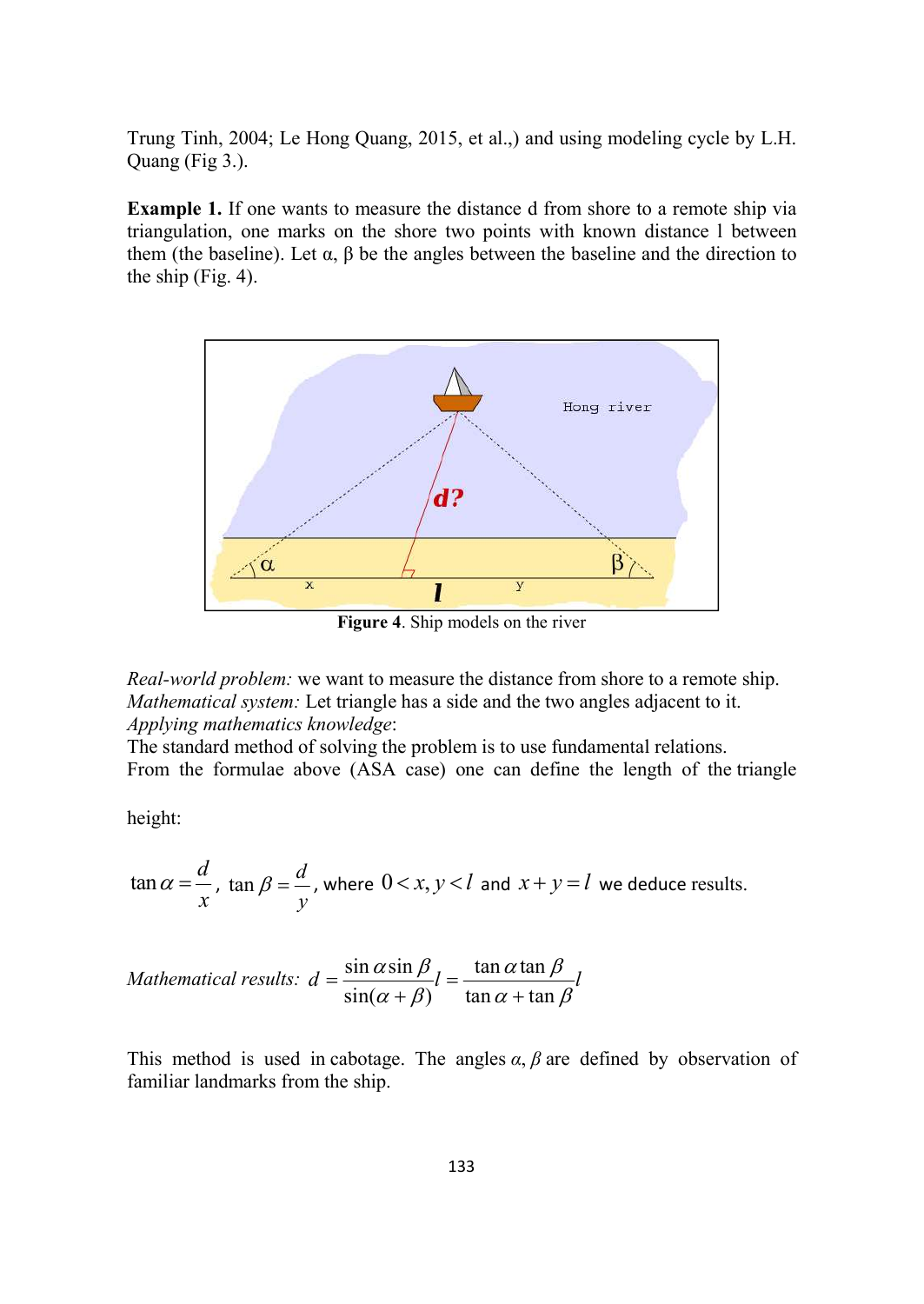Other real-world problems in life: As another example, if one wants to measure the height h of a mountain or a high building (Fig. 5), the angles  $\alpha$ ,  $\beta$  from two ground points to the top are specified. Let l be the distance between these points. From the same ASA case formulas, we obtain:

$$
h = \frac{\sin \alpha \sin \beta}{\sin(\beta - \alpha)} l = \frac{\tan \alpha \tan \beta}{\tan \beta - \tan \alpha} l.
$$



Figure 5. Measure the height of a mountain

#### Example 2: Design intent a spot for bus stop

Design intent: This design of providing seating that serves bus riders. This stop is at one of the major intersections in the Central Soc Son neighborhood. It is close to Xuan Giang high school, town library (Fig. 6). Find a spot for bus stop so that the total distance between AC and BC is smallest



Figure 6.

Real-world problem: We wants to find a spot for bus stop so that the total distance from school to bus station and from library to bus station is smallest.

Mathematical system: Transform reflect, how to find the sum of line segments, the sum of line segments is smallest.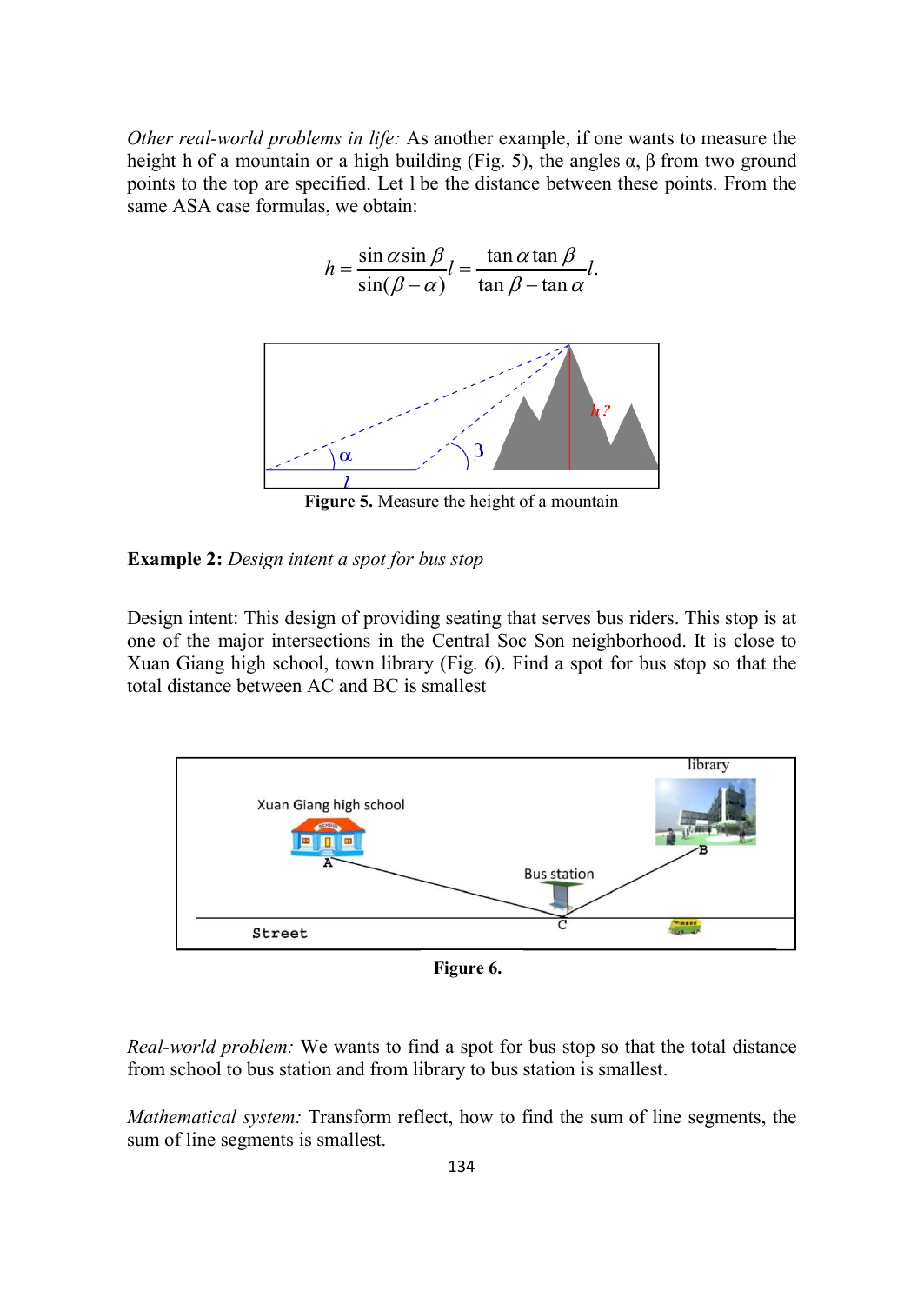Applying mathematics knowledge:

The standard method of solving the problem is to using transform reflect and the sum of the length of line segments A'C and BC.

$$
AC + BC = A'C + BC \ge A'B
$$

We deduce  $min\{AC + BC\} = min\{A'C + BC\} = A'B$ . Let  $C' = A'B \cap d$ , where

d is road pavement (Fig. 7.) Mathematical results: the stop bus spot is  $C'$ .



Figure 7.

Other real-world problems in life: Design intent: This design of providing bridge that serves people. This bridge is at one of the major intersections from Longbien district to opera house the in Hanoi center (Fig. 8). Find a spot to build the bridge so that the total distance from Longbien district to the opera house is smallest (including segments lines:  $AB + BC + CD$ ).



135 Figure 8. Building the bridge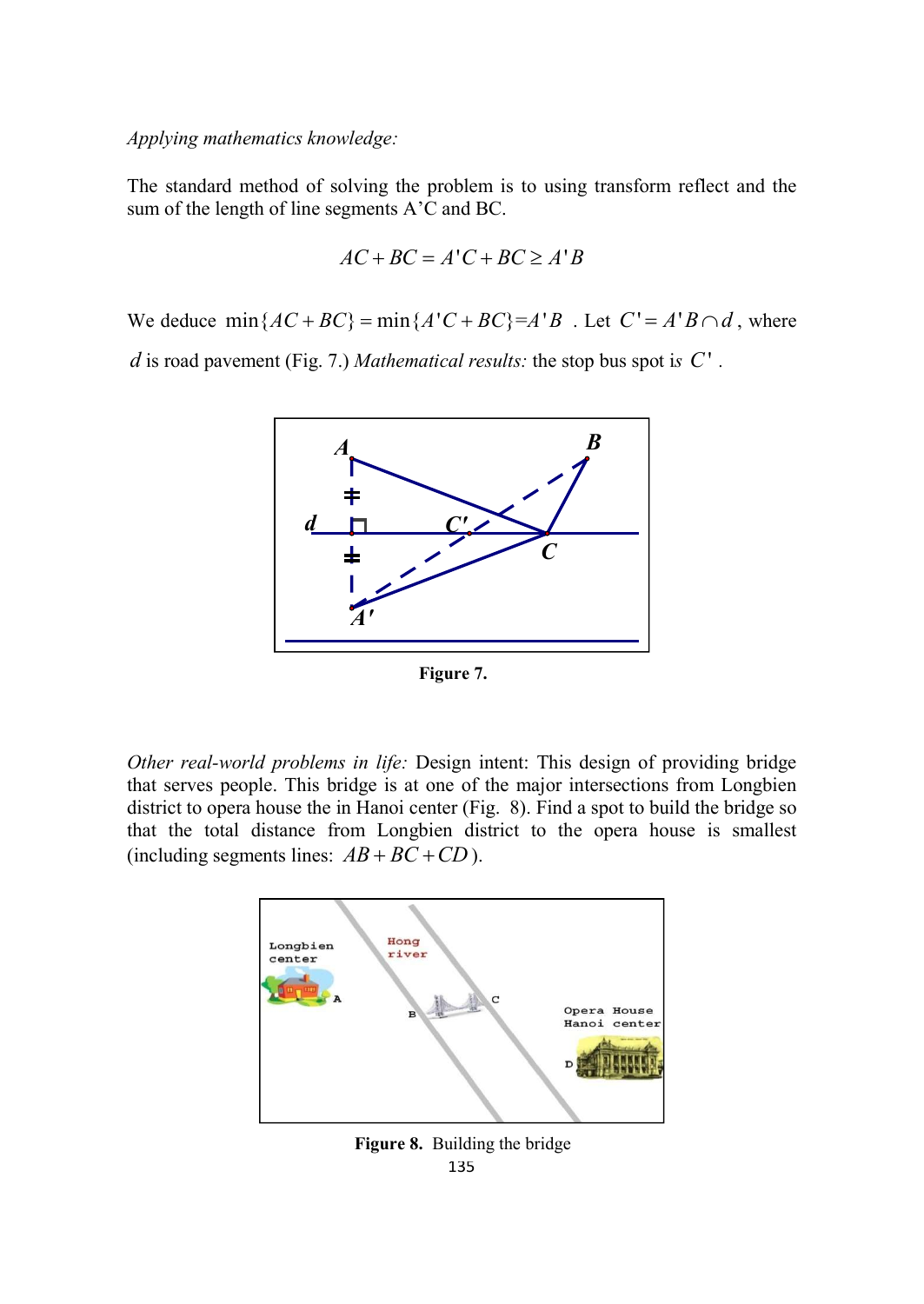### Example 3: Biggest box problem

Suppose we intend to make an open-top box using a square piece of card of side s by cutting a square (of side, say  $x$ ) from each corner of the card. The resulting piece is then folded to form the box.



Figure 9. The empirical model of the boxes

The question is: what should x be if we wish to make the biggest box (in terms of volume)?

There are several approaches to this problem. Here, two are described.

## Method 1. Empirical approach

The empirical model involves actually constructing the boxes and taking measurements. This has to be done systematically just like in performing a scientific experiment. Since we are particularly interested in the relationship between the size of the smaller square  $(i.e. x)$  and the volume of the box, we systematically make boxes using different values of x.

The sides of the box can then be measured and volume calculated for each case. Alternatively, the volume may be estimated by first pouring sand to completely fill the box. The amount of sand used can be measured using a measuring cylinder. Still another variant could be to weigh the sand instead. Whichever approach is used; the results can be presented in the form of a graph (Fig. 10):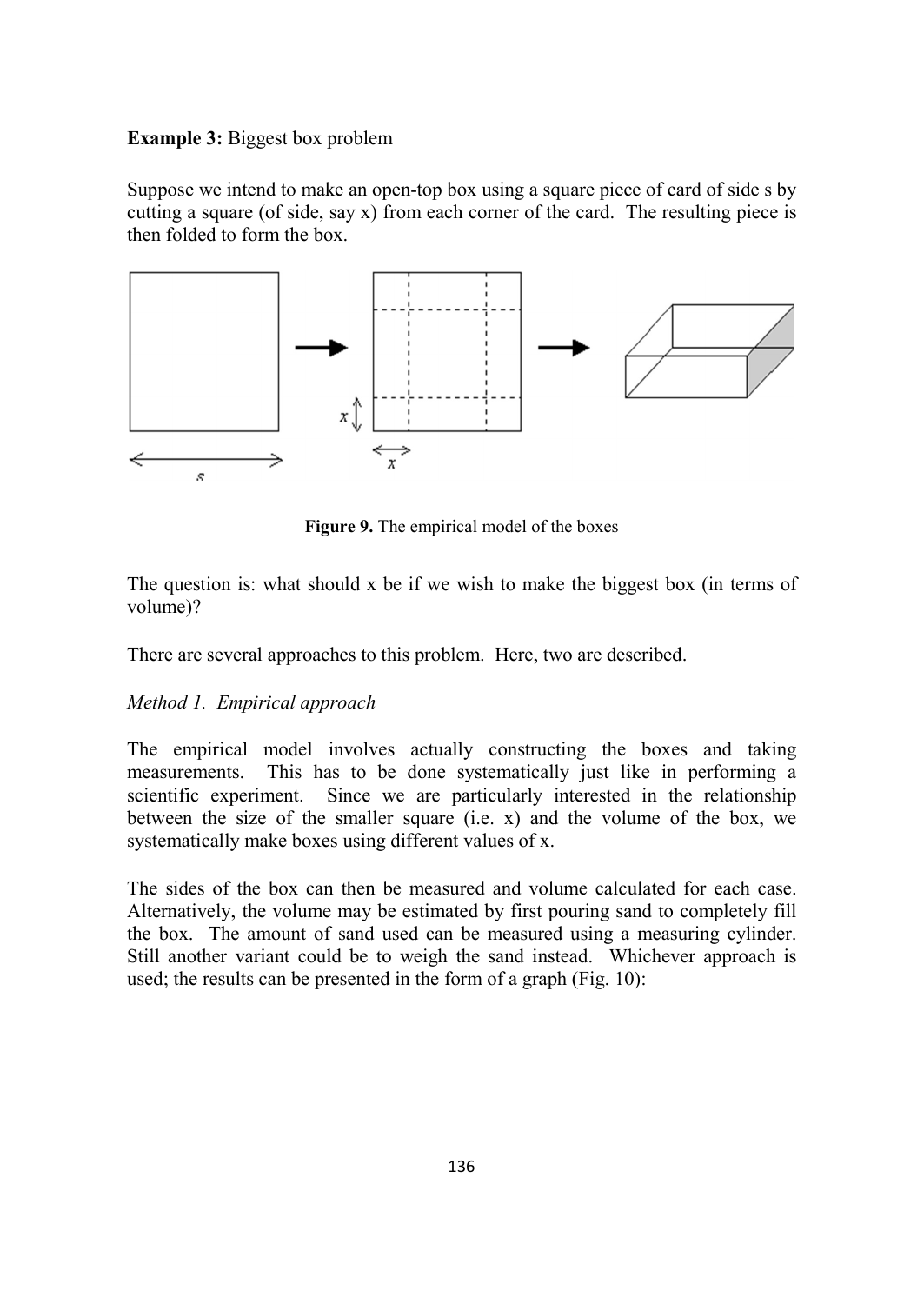

Figure 10: Graph of Volume against x (from data)

A "curve of best fit" is then sketched to locate and estimate x that gives the maximum volume.

#### Method 2. Analytical approach

An analytical or theoretical model may also be constructed to solve the problem. This approach is more abstract and involves the use of algebra and geometry. We model the box by a geometric diagram (such as the one in Fig. 10). We then find the volume of the box in terms of the dimensions' s and x. It is not hard to see that the volume of the box, V is given by  $V = x(s-2x)^2$  or  $V = 4x^3 - 4sx^2 + s^2x$ 

Suppose the original square cards have sides of dimension, say,  $s = 10$  cm. Then, we have  $V = 4x^3 - 40x^2 + 100x$ 

This is perhaps a good point to introduce the cubic function. In this particular case, the function models the relationship between the volume of the box and the size of the cut-off square. It now remains for us to find the value of x that makes V maximum. How this is done depends on the mathematical ability and maturity of the learner. For instance, a student familiar with calculus may choose to find the derivative and the turning point of the function to obtain the maximum. Another may use a graphing tool to plot a graph of V against x to estimate the maximum. Fig. 11 shows a plot generated from the popular graphing tool.